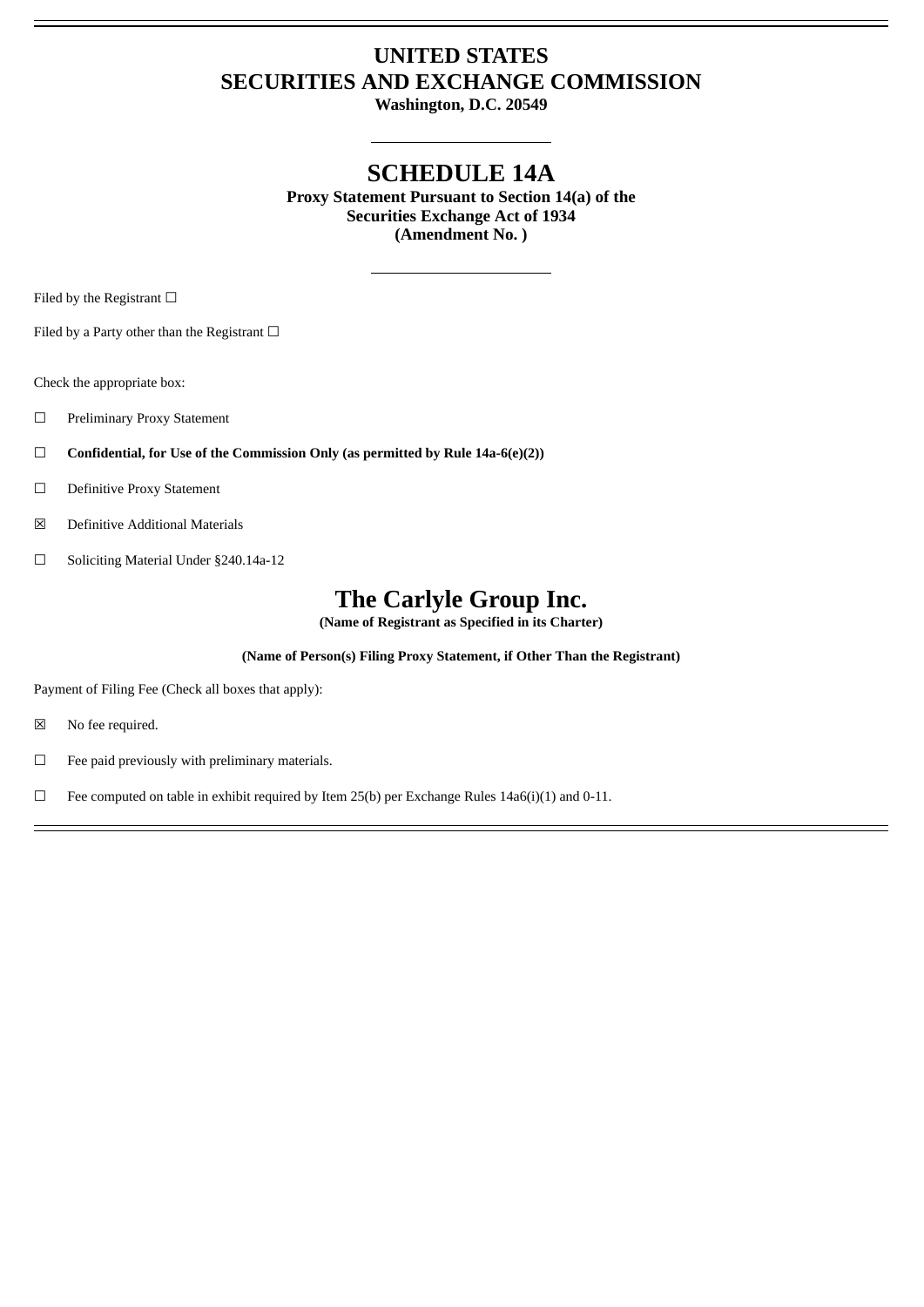#### **THE CARLYLE GROUP INC. 1001 PENNSYLVANIA AVENUE, NW WASHINGTON, DC 20004-2505**

## **SUPPLEMENT TO THE PROXY STATEMENT FOR THE 2022 ANNUAL MEETING OF SHAREHOLDERS**

#### **To Be Held on May 31, 2022**

The following information relates to the proxy statement (the "Proxy Statement") of The Carlyle Group Inc. (the "Company") dated April 13, 2022, furnished to shareholders of the Company in connection with the solicitation of proxies by the Board of Directors of the Company (the "Board") for the 2022 Annual Meeting of Shareholders and any adjournment or postponement thereof. The Annual Meeting will be held in a virtual meeting format only and can be accessed at www.virtualshareholdermeeting.com/CG2022 on Tuesday, May 31, 2022 beginning at 9:00 a.m. EDT. This supplement should be read in conjunction with the Proxy Statement. To the extent that information in this supplement differs from or updates information contained in the Proxy Statement, the information in this supplement controls. This supplement does not change or update any of the other information contained in the Proxy Statement. All capitalized terms used in this supplement and not otherwise defined herein have the meaning ascribed to them in the Proxy Statement.

### **Item 3 – Non-Binding Vote to Approve Named Executive Officer Compensation ("Say-on-Pay")**

At the Company's 2022 Annual Meeting of Shareholders, our shareholders will vote on whether to approve, in a non-binding advisory vote, the compensation of our named executive officers, or the "Say-on-Pay" resolution. **Our Board recommends that shareholders vote in favor of the resolution**.

#### **Outstanding Performance in 2021**

We believe our executive compensation actions and decisions should be viewed in the context of our exceptional financial and operational performance during fiscal 2021, as highlighted below. Our executive compensation philosophy, as set by our Compensation Committee, is to pay for performance and link a substantial portion of compensation to the achievement of financial and other metrics that drive the overall results of the Company, with the primary objectives of:

- establishing a clear relationship between performance and compensation,
- aligning short-term and long-term incentives with our shareholders and fund investors, and
- providing competitive incentive opportunities.

In doing this, we strive to achieve an appropriate balance between short-term and long-term incentives that motivate our named executive officers and other key employees to work to achieve the Company's goals and objectives and to execute our strategic plan. We believe that the compensation packages our named executive officers received for 2021 were consistent with this philosophy and our primary compensation objectives by both rewarding our named executive officers appropriately for superior performance (through a mix of short-term and long-term incentives, with an emphasis on long-term incentives) and also incentivizing them to continue to perform going forward.

The cash bonuses paid to our named executive officers reflect their individual performance and the Company's performance during 2021 and, for our Chief Executive Officer, reflect not just outstanding financial results but also critical additional factors that are important to the Board and to our stakeholders more broadly. These factors include progress on goals concerning environmental, social and governance and diversity, equity and inclusion efforts, strategic initiatives, employee engagement, leadership and exemplification of the Company's values and succession planning.

The equity incentive awards granted to our named executive officers provide competitive incentive opportunities that are tied to key financial metrics for the Company (thereby aligning compensation opportunities with the interests of our shareholders and fund investors) and/or continued service to the Company (thereby providing a useful retention feature in a competitive labor environment).

Our exceptional financial and operational performance during fiscal 2021 that contributed to the compensation decisions made for our named executive officers included the following highlights:

• Achieved a 78.5% Total Shareholder Return ("TSR") in 2021, compared to 28.7% for the S&P 500 index and 34.9% for the S&P 500 Financials index;